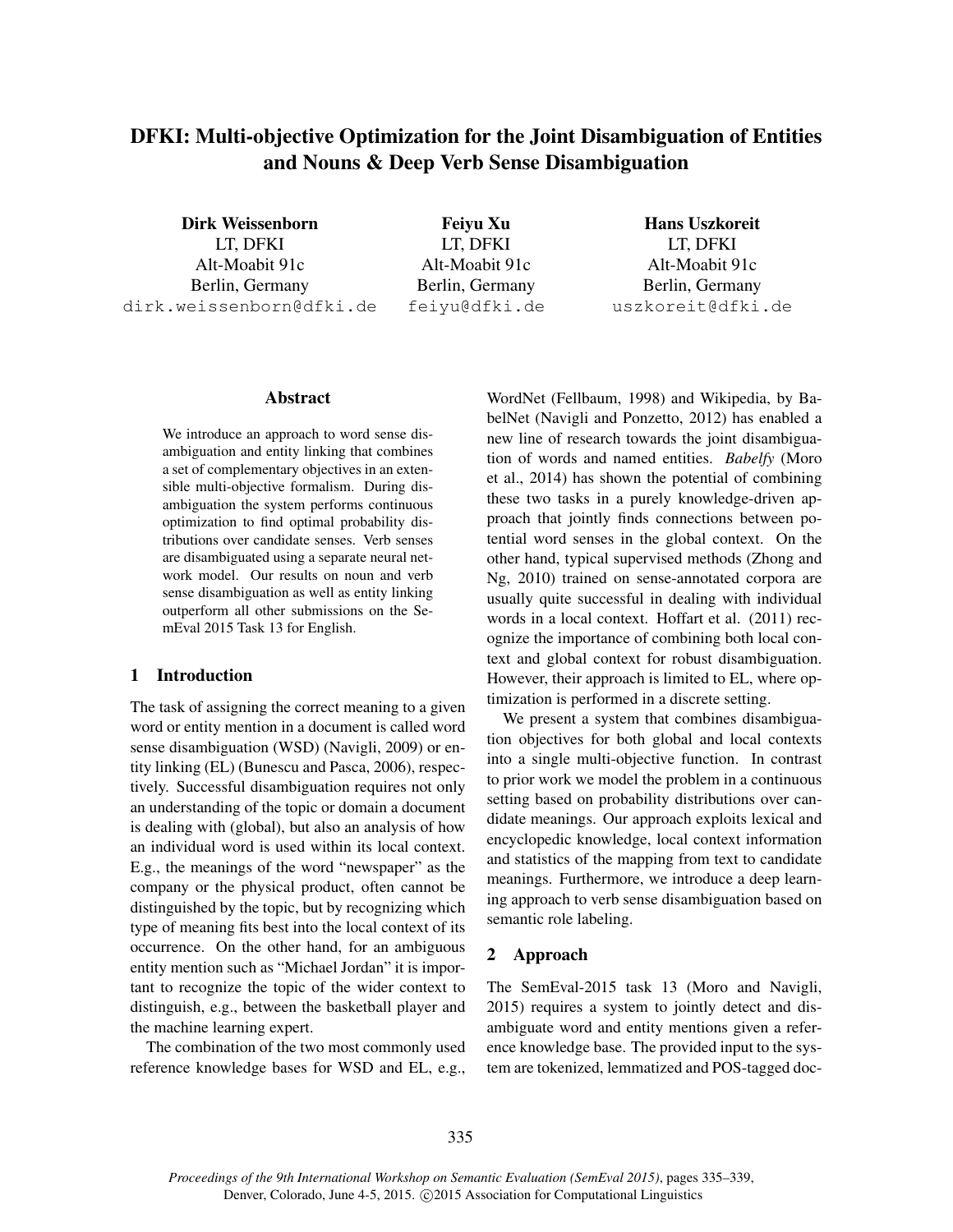uments; the output are sense-annotated mentions.

Our system employs BabelNet 1.1.1 as reference knowledge base (KB). BabelNet is a multilingual semantic graph of concepts and named entities that are represented by synonym sets, called *Babel synsets*.

## 2.1 Mention Extraction & Entity Detection

We define a mention to be a sequence of tokens in a given document for which there exists at least one candidate meaning in the KB. The system considers all content words (nouns, verbs, adjectives, adverbs) as mentions including also multi-token words of up to 5 tokens that contain at least one noun. In addition, we apply a pre-trained stacked linear-chain CRF (Lafferty et al., 2001) using the FACTORIE toolkit of version 1.1 (McCallum et al., 2009) to identify named entity (NE) mentions. In our approach, we distinguish NEs from common nouns and treat them as two different classes because there are many common nouns also referring to NEs making disambiguation unnecessarily complicated.

#### 2.2 Candidate Search

After potential mentions are extracted the system tries to identify their candidate meanings, i.e., the appropriate synsets. Mentions without such candidates are discarded. The mapping of candidate mentions to synsets is based on similarities of their surface strings or lemmas. If the surface string or lemma of a mention matches the lemma of a synonym in a synset that has the same part of speech, the synset will be considered a candidate meaning. We allow partial matches for BabelNet synonyms derived from Wikipedia titles or redirections. A partial match allows the surface string of a mention to differ by up to two tokens from the Wikipedia title (excluding everything in parentheses) if the partial string was used at least once as an anchor for the corresponding Wikipedia page. For example, for the Wikipedia title Armstrong School District (Pennsylvania), the following surface strings would be considered matches: "Armstrong School District (Pennsylvania)", "Armstrong School District", "Armstrong", but not "School", since "School" was never used as an anchor. If there is no match we try the same procedure applied to the lowercased text or lemma.

Because of the distinction between nouns and

named entities we treat NE as a separate POS tag. Candidate synsets for NEs are Babel synsets considered NEs in BabelNet, and additionally Babel synsets of all Wikipedia senses that are not considered NEs. Similarly, candidate synsets for nouns are noun synsets that are not considered NEs in addition to all synsets of WordNet senses in BabelNet. We add synsets of Wikipedia senses and WordNet senses, respectively, because the distinction of NEs and simple concepts is not always clear in BabelNet. For example the synset for "UN" (United Nations) is considered a concept whereas it could also be considered a NE. Finally, if there is no candidate for a potential noun mention we try to find NE candidates for it and vice versa.

## 2.3 Disambiguation of Nouns and Named **Entities**

We formulate the disambiguation problem in a continuous setting by using probability distributions over candidates. This has several advantages over a discrete setting. First, we can exploit well established continuous optimization algorithms, such as conjugate gradient or LBFGS, which guarantee to converge to a local optimum. Second, by optimizing upon probability distributions we are optimizing the actually desired result in contrast to densest subgraph algorithms where such probabilities need to be calculated artificially afterwards, e.g., Moro et al. (2014). Third, discrete optimization usually works on a single candidate per iteration whereas in a continuous setting, probabilities are adjusted for each candidate, which is computationally advantageous for highly ambiguous documents.

Given a set of objectives  $\mathfrak D$  the overall objective function O is defined as the sum of all normalized objectives  $O \in \mathfrak{O}$  given a set of mentions M:

$$
\mathbf{O}(M) = \sum_{O \in \mathfrak{O}} \frac{O(M)}{O_{max}(M) - O_{min}(M)}.
$$
 (1)

We normalize each objective using the difference of their maximum and minimum value for the given document. For disambiguation we optimize the multi-objective function using Conjugate Gradient (Hestenes and Stiefel, 1952) with up to 1000 iterations per document.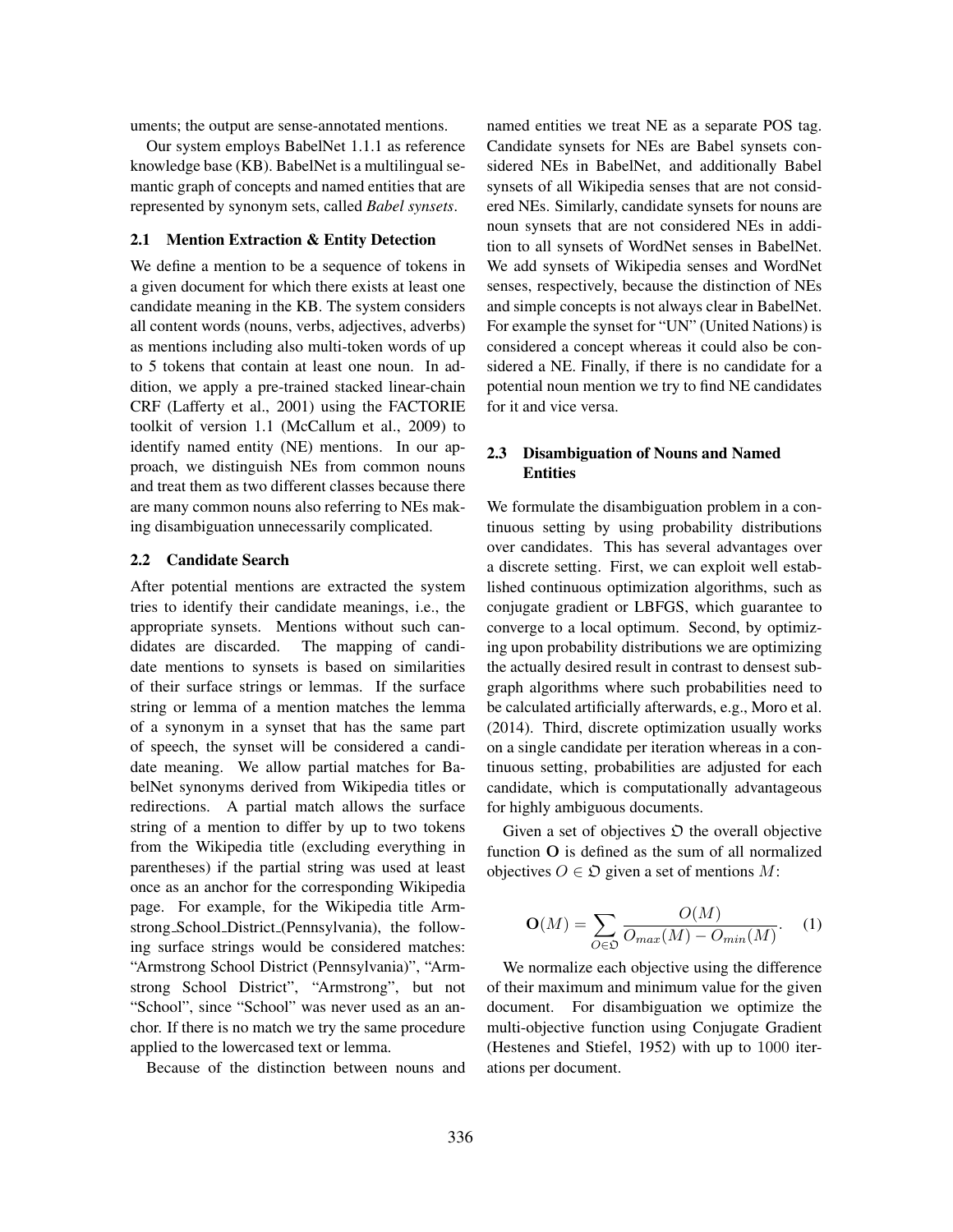Coherence Jointly disambiguating all mentions within a document has been shown to have a large impact on disambiguation quality. We adopt the idea of semantic signatures and the idea of maximizing the semantic agreement among selected candidate senses from Moro et al. (2014). We define the continuous objective function based on probability distributions  $p_m(c)$  over the candidate set  $C_m$  of each mention  $m \in M$  in a document as follows:

$$
O_{\text{coh}}(M) = \sum_{\substack{m \in M \\ c \in C_m}} \sum_{\substack{m' \in M \\ c' \in C_{m'}}} s(m, c, m', c')
$$

$$
s(m, c, m', c') = p_m(c) \cdot p_{m'}(c') \cdot \mathbb{1}((c, c') \in S)
$$

$$
p_m(c) = \frac{e^{\lambda_{m,c}}}{\sum_{c' \in C_m} e^{\lambda_{m,c'}}}, \qquad (2)
$$

where S denotes the semantic interpretation graph, 1 the indicator function and  $p_m(c)$  is a softmax function. The only free, optimizable parameters are the softmax weights  $\lambda_{m,c}$ . This objective can be interpreted as finding the densest subgraph of the semantic interpretation graph where each node is weighted by its probability and therefore each edge is weighted by the product of its adjacent vertex probabilities.

Type Classification One of the biggest problems of supervised approaches to WSD is the size and synset coverage of training corpora such as Sem-Cor (Miller et al., 1993). One way to circumvent this problem is to use a coarser set of semantic classes that groups synsets together. Previous studies on using semantic classes for disambiguation showed promising results (Izquierdo-Bevia et ´ al., 2006). WordNet provides a mapping, called lexnames, of synsets into 45 types based on the syntactic categories of synsets and their logical groupings<sup>1</sup>.

A multi-class logistic (softmax) regression model was trained that calculates a probability distribution  $q_m(t)$  over lexnames t given a potential WordNet mention  $m$ . The features used as input to the model are the following: embedding of the mention's text, sum of embeddings of all sentence words, embedding of the dependency parse parent, collocations of surrounding words (Zhong and Ng, 2010), surrounding POS tags and possible lexnames. We used pre-trained embeddings from Mikolov et al. (2013).

Type classification is included in the overall objective in the following form:

$$
O_{\text{typ}}(M) = \sum_{\substack{m \in M \\ c \in C_m}} q_m(t_c) \cdot p_m(c) \tag{3}
$$

Priors Another advantage of working with probability distributions over candidates is the easy integration of prior information. E.g., the word "Paris" without further context has a strong prior on its meaning as a city instead of a person. Our approach utilizes prior information in form of frequency statistics over candidate synsets for a mention's surface string. These priors are derived from annotation frequencies provided by WordNet for Babelsynsets containing the respective WordNet sense and from occurrence frequencies in Wikipedia extracted by DBpedia Spotlight(Daiber et al., 2013) for synsets containing only Wikipedia senses. Laplacesmoothing is applied to all prior frequencies. This prior is used to initialize the probability distribution over candidate synsets. Note that the priors are used "naturally", i.e., as actual priors and not during context based optimization itself.

Furthermore, because candidate priors for NE mentions can be very high we add an additional L2-regularization objective for NE mentions with  $\lambda = 0.001$ , which we found to work best on development data. Finally, named entities were filtered out if they were included in another NE, had no connection in the semantic interpretation graph with another candidate sense of the input document or were overlapping with another NE but were connected worse.

#### 2.4 Disambiguation of Verbs

The disambiguation of verbs requires an approach that focuses more on the local context and especially the usage of a verb within a sentence. Therefore, we train a neural network based on semantic role labeling (SRL) and sentence words. Figure 1 illustrates an example network. The input is composed of the word embeddings (Turian et al., 2010) for each feature (word itself, its lemma, SRLs and bag of sentence words). All individual input embeddings are

<sup>1</sup>http://wordnet.princeton.edu/man/ lexnames.5WN.html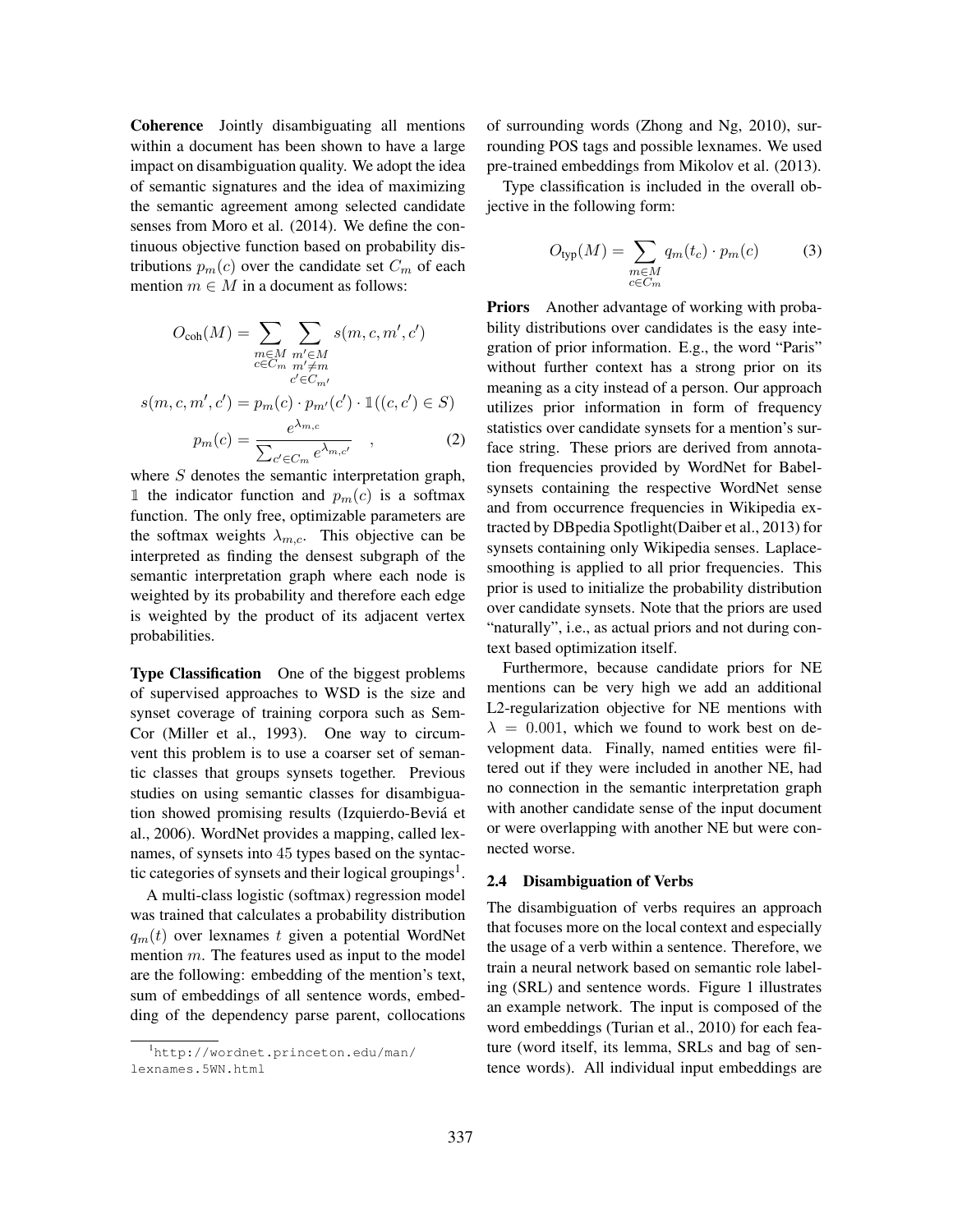

Figure 1: Disambiguation neural network for "won" in the sentence *"Obama won the Nobel Prize."*

50-dimensional and connected to a 100-dimensional hidden layer. The output layer consists of all candidate synsets of the verb. The individual output weights  $W_c$  are candidate specific. To ensure better generalization and to deal with the sparseness of training corpora,  $W_c$  is defined as the following sum:

$$
W_c = W_{s(c)} + \sum_{s_p \in P_{s(c)}} W_{s_p} + \sum_{s_e \in E_{s(c)}} W_{s_e}, \quad (4)
$$

where  $s(c)$  is the respective synset of c,  $P_s$  is the set of all *hypernyms* of  $s$  (transitive closure) and  $E_s$  are the synsets *entailed* by s. We used ClearNLP<sup>2</sup>(Choi, 2012) for extracting SRLs.

### 3 Results

The results of our system are shown in Table 1. Our approaches to the disambiguation of English nouns, named entities and verbs generally outperformed all other submissions across different domains as well as the strong baseline provided by the most-frequent-sense (MFS). This demonstrates the system's capability to adapt to different domains. However, results on the *math and computer* domain also reveal that performance strongly depends on the document topic. The results for this domain are worse compared to the other domains for almost all participating systems, which may indicate that existing resources do not cover this domain as well as the others. Another potential explanation is that enforcing only pairwise coherence does not take the hidden

|                    | bio          | math | gen  | all  |
|--------------------|--------------|------|------|------|
| <b>MFS</b>         | 75.3         | 43.6 | 69.2 | 66.7 |
| best other         | 76.5         | 51.4 | 63.7 | 64.8 |
| DFKI               | 79.1         | 44.9 | 73.4 | 70.3 |
| (a) Nouns          |              |      |      |      |
|                    | bio          | math | gen  | all  |
| <b>MFS</b>         | 98.9         | 57.1 | 77.4 | 85.7 |
| best other         | 98.9         | 74.3 | 89.7 | 87.0 |
| DFKI               | <b>100.0</b> | 57.1 | 90.3 | 88.9 |
| (b) Named Entities |              |      |      |      |
|                    | bio          | math | gen  | all  |
| <b>MFS</b>         | 52.5         | 55.7 | 61.4 | 55.1 |
| best other         | 53.8         | 60.6 | 70.6 | 57.1 |
| DFKI               | 58.3         | 52.3 | 66.7 | 57.7 |
| (c) Verb           |              |      |      |      |

Table 1: F1 scores of our system, the best other system and an MFS baseline on the disambiguation of English nouns, named entities and verbs for all domains of the SemEval 2015 task 13. *bio- biomedical; math- math & computer; gen- general*

topics *computer* and *maths* into account that connect all concepts in the specific document. This might be an interesting point for further research.

### 4 Conclusion

We have presented a robust approach for disambiguating nouns and named entities as well as a neural network for verb sense disambiguation that we used in the SemEval 2015 task 13. Our system achieved an overall F1 score of 70.3 for nouns, 88.9 for NEs and 57.7 for verbs across different domains, outperforming all other submissions for these categories of English. The disambiguation of nouns and named entities performs especially well compared to other systems and can still be extended through the introduction of additional, complementary objectives. Disambiguating verbs remains a very challenging task and the promising results of our model still leave much room for improvement.

### Acknowledgment

This research was partially supported by the German Federal Ministry of Education and Research (BMBF) through the projects Deependance (01IW11003), ALL SIDES (01IW14002) and

<sup>2</sup>http://clearnlp.wikispaces.com